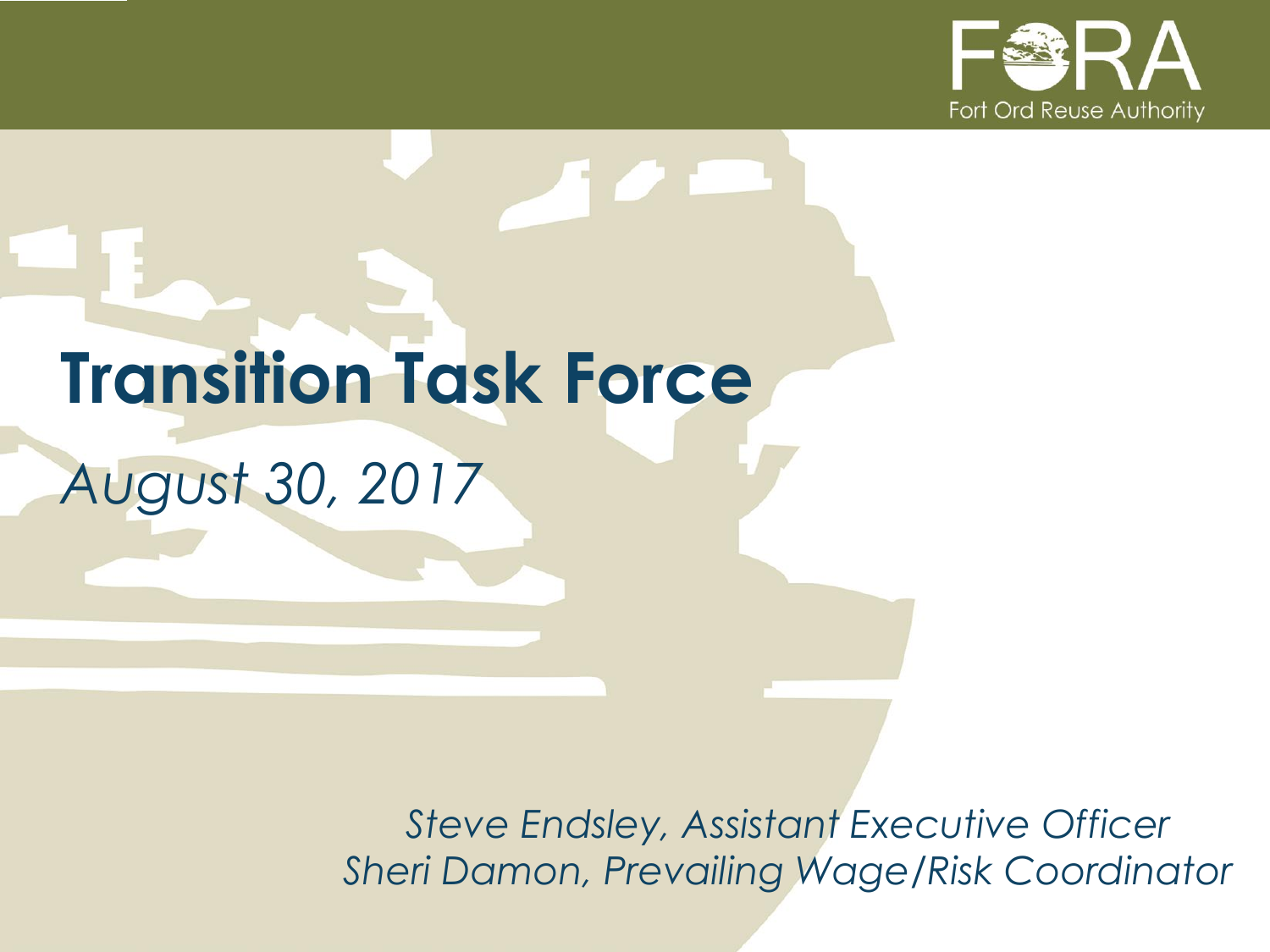# **Overview**



#### **Task 1: Obligation/Liability Distribution Methodology**

- Goals
- *Fair and Equitable*
- Methodology
- *Target Completion: July 1*

#### **Task 2: Infrastructure Assignment/Priorities**

- *Target completion: August 1*
- **Task 3: Financing**
	- *Target completion: September 1*

#### **Task 4: Organizational**

*Target completion: October 1*

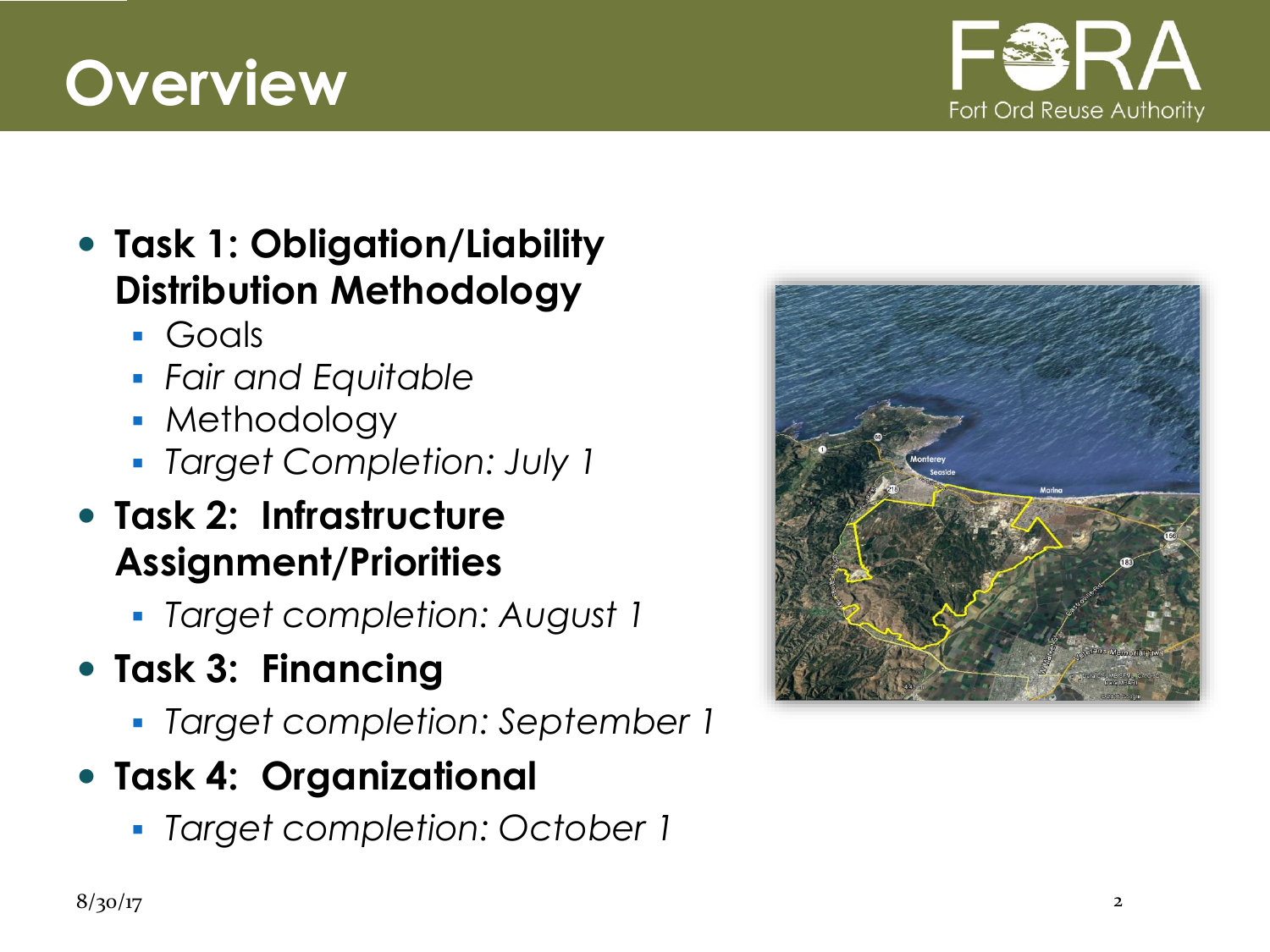

- 1. Adopt Goals (**General Consensus**)
- 2. Use **Future Buildout Percentage for Real Property** based Obligation/Liabilities
- 3. Use **Voting Percentage for Non-Real Property** Administrative Obligation/Liabilities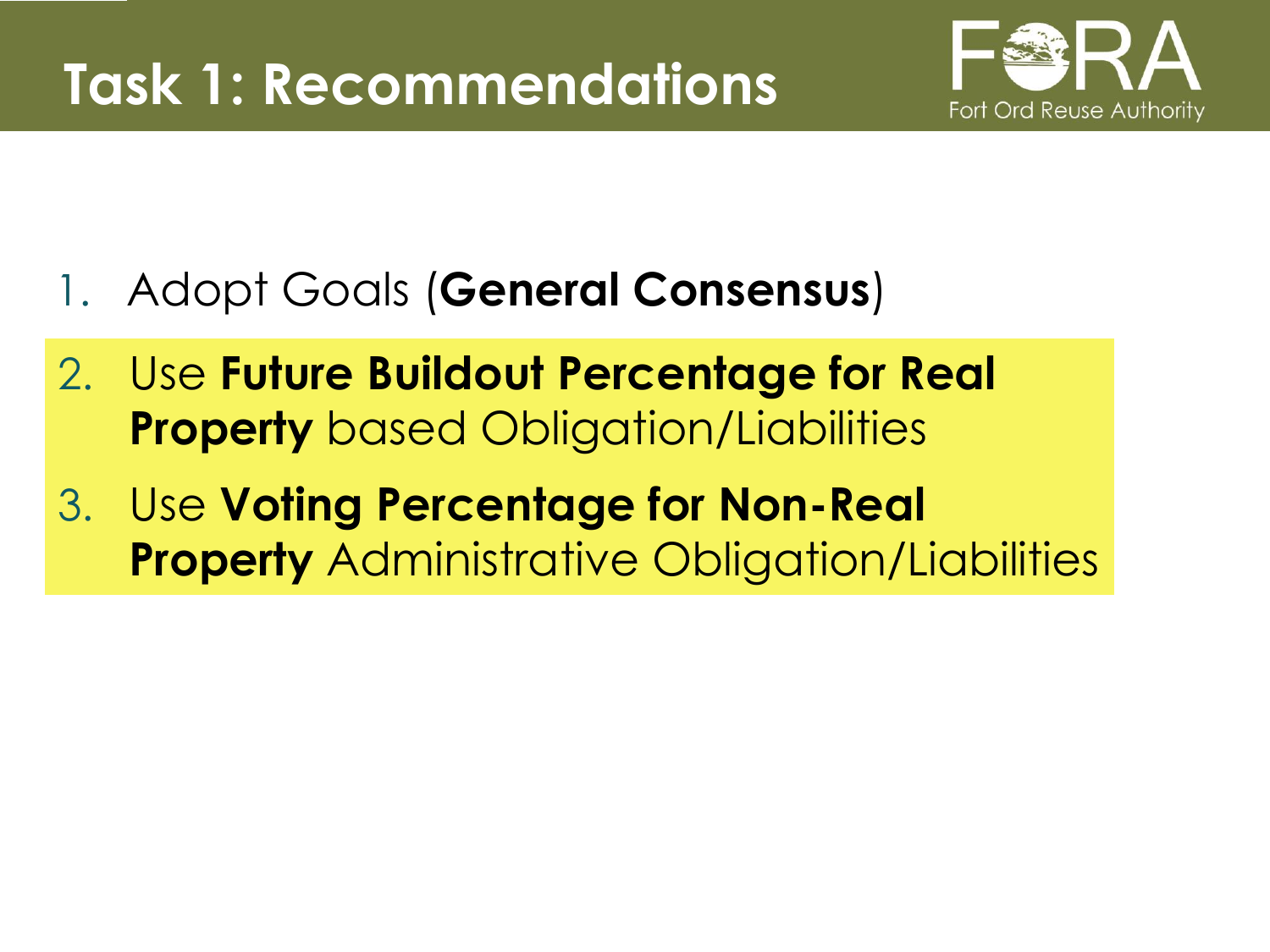# **Goals**



#### **Land Use Authorities:**

- **Implement BRP Economic Recovery**
- **Implement BRP Mitigations**
- Implement BRP Policies, *including but not limited to, affordable housing and/or jobs/housing balances*
- Collaborate to Maximize/Leverage Regional Resources
- Commit to Fair and Equitable Distribution and Contribution

#### **FORA:**

- **Implement recovery/mitigation/ building** removal prior to sunset
- **Minimize successor liability**

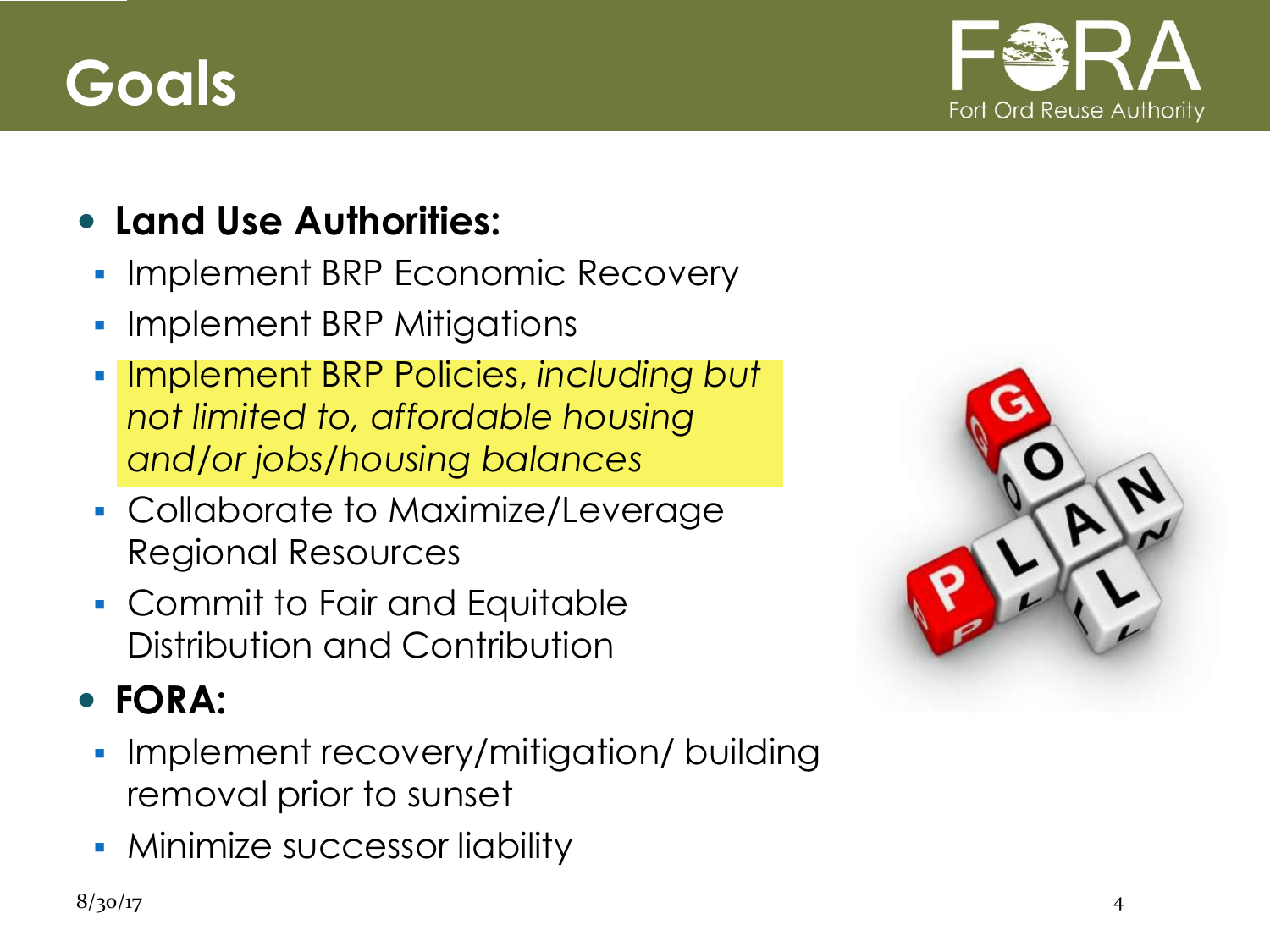# **Comments**

- **Regional entity to manage basewide obligations**
- **Board resized to land-holding jurisdictions**
- **Lean staff reduces long-term administrative liabilities (CalPERS)**
- **May avoid nexus/fairness issues**
- **Retains relationships with Regulatory Agencies**
- **Increases likelihood of fully implementing remaining FORA Program**



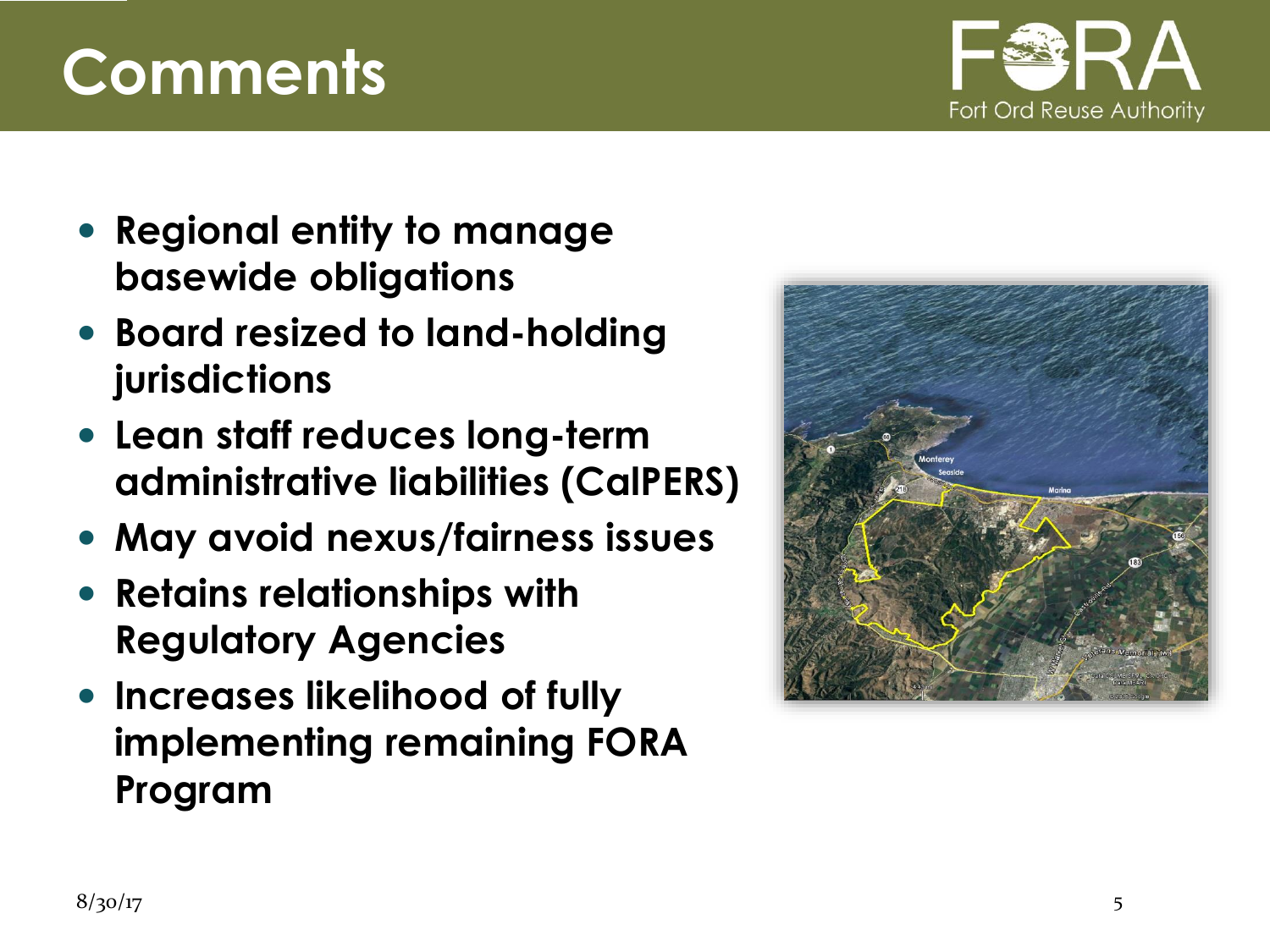

 Assign outstanding FORA program to Single Entity (JPA?) and seek legislative authorization of FORA's CFD/powers to successor entity. **(General Consensus)**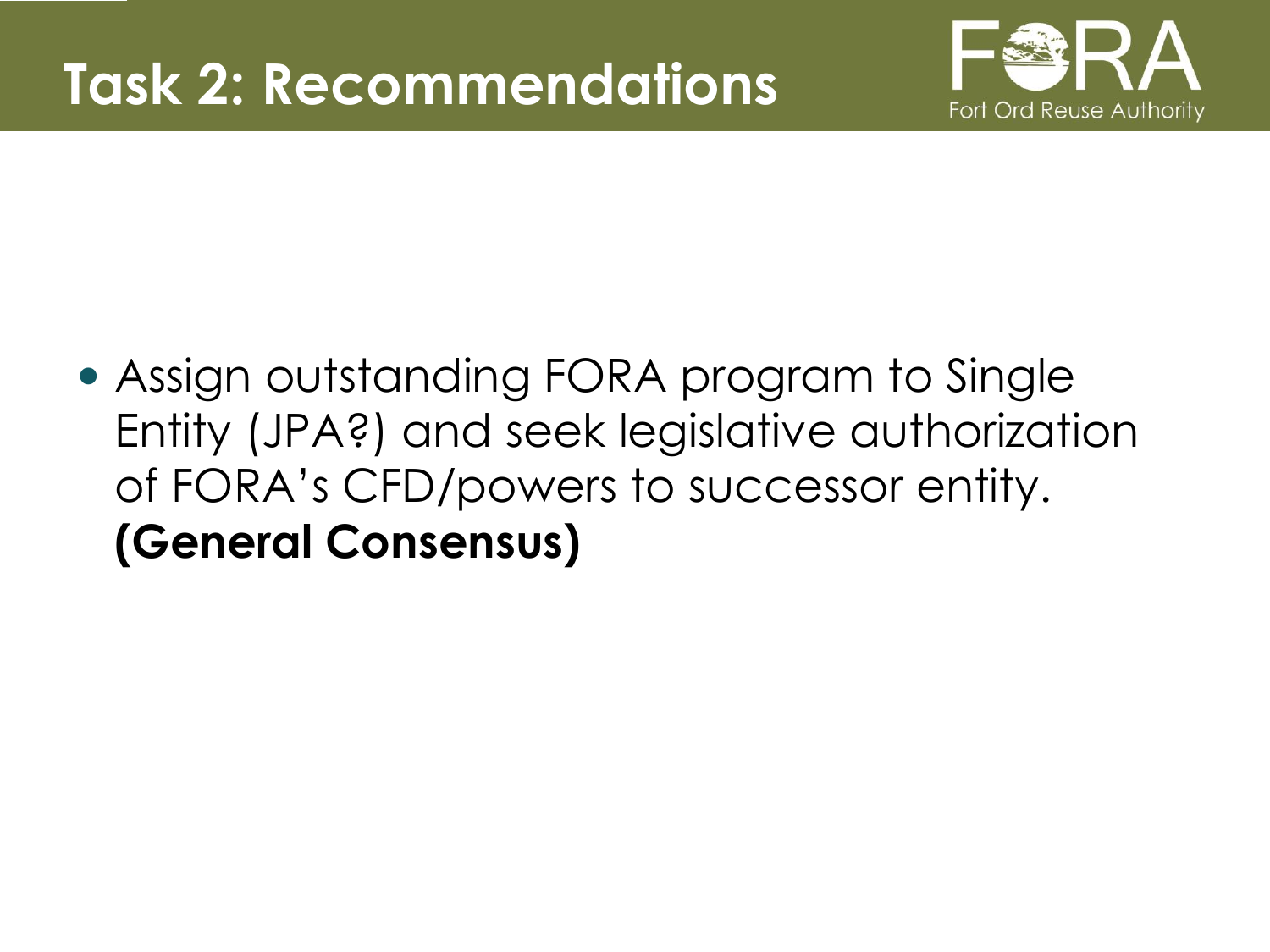#### **Task 2: Single Agency Function Transfers**





8/30/17 7 \*Potential Transfer Dates 2020/2028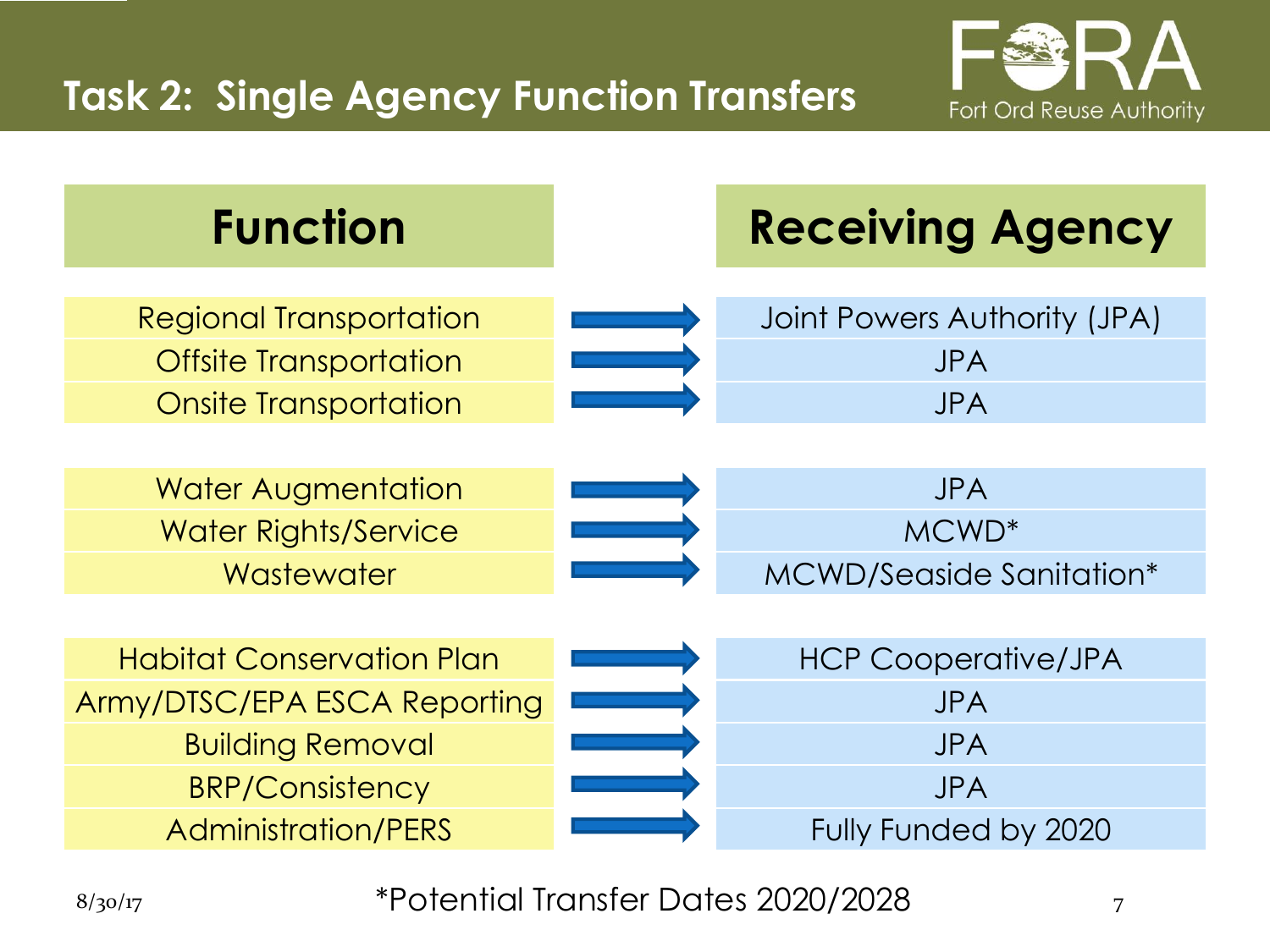## **Transition Summary**



| <b>Major Obligations</b> | <b>Assignments</b>                                                                        | 2020      | 2028             |  |
|--------------------------|-------------------------------------------------------------------------------------------|-----------|------------------|--|
| <b>Expenses</b>          |                                                                                           |           |                  |  |
| Transportation/Transit   | Jurisdictions – On-site and Off-site<br>projects; TAMC – Regional Projects<br>and Transit | \$115.5M  | $\overline{0}$   |  |
| Water Augmentation       | MCWD/MRWPCA                                                                               | \$17.8M   | $\overline{0}$   |  |
| Habitat Management       | Fort Ord Habitat Cooperative (JPA)                                                        | \$46.2M   | 0                |  |
| Sub-Total                |                                                                                           | \$179.5M  | $\boldsymbol{0}$ |  |
| ESCA Program             | New JPA or County                                                                         | $$7-10M*$ | 0                |  |
| <b>Total</b>             |                                                                                           | \$189.5M  | <b>SOM</b>       |  |

| <b>Revenues</b>      |                                                                                    |   |
|----------------------|------------------------------------------------------------------------------------|---|
| <b>CFD</b>           | Unassignable (Jurisdictions can enact new fees)<br>May be amended by resident vote |   |
| Land Sales           | Land sales revenues to jurisdictions                                               |   |
| Property Tax Formula | Different Property Tax Formula by Jurisdiction                                     |   |
| 8/30/17              |                                                                                    | 8 |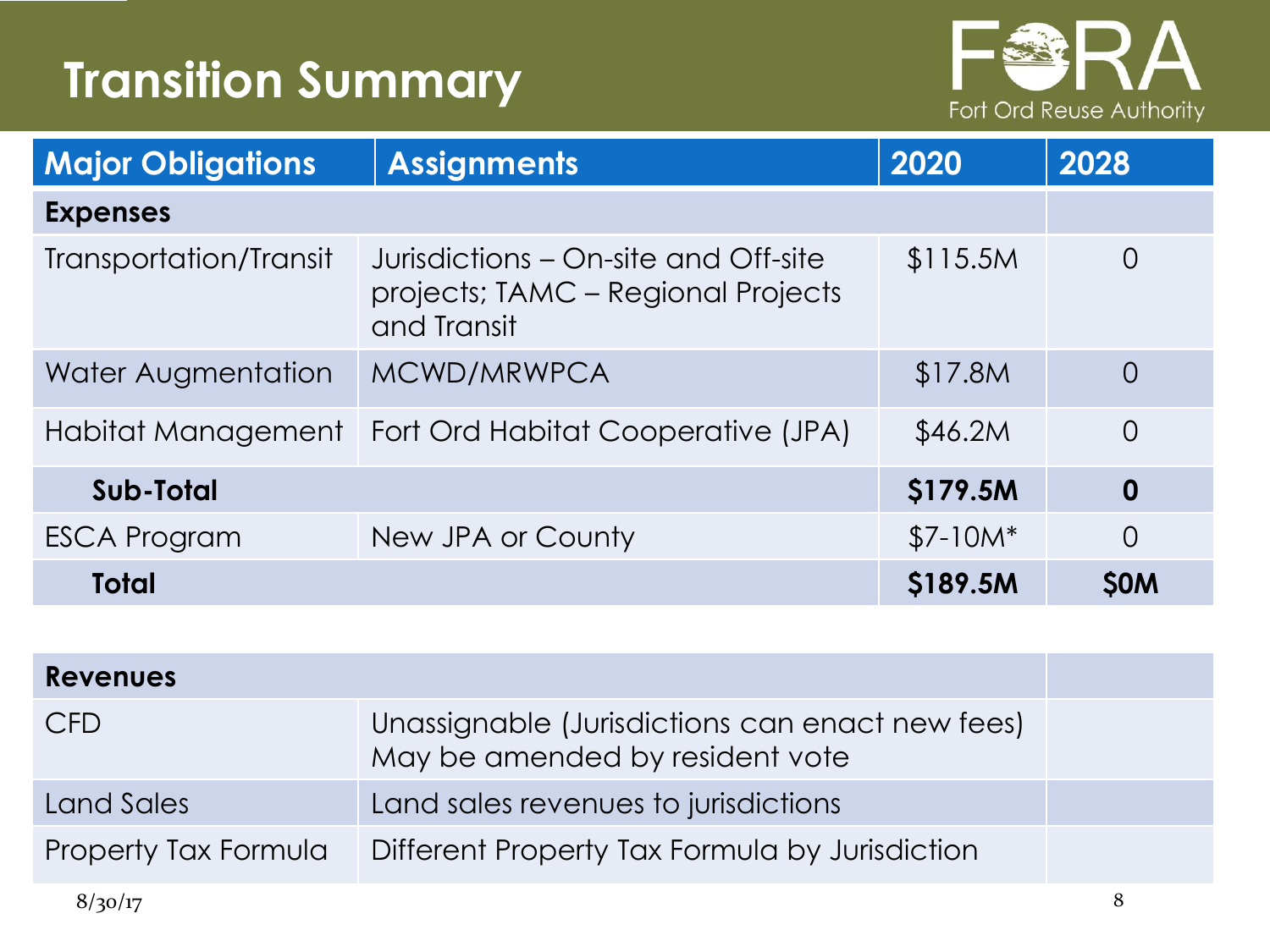

- Allocate a **fair and equitable amount** to each Jurisdiction to complete the remaining FORA Program **(General Consensus)**
- Direct collections/payments to JPA or equivalent entity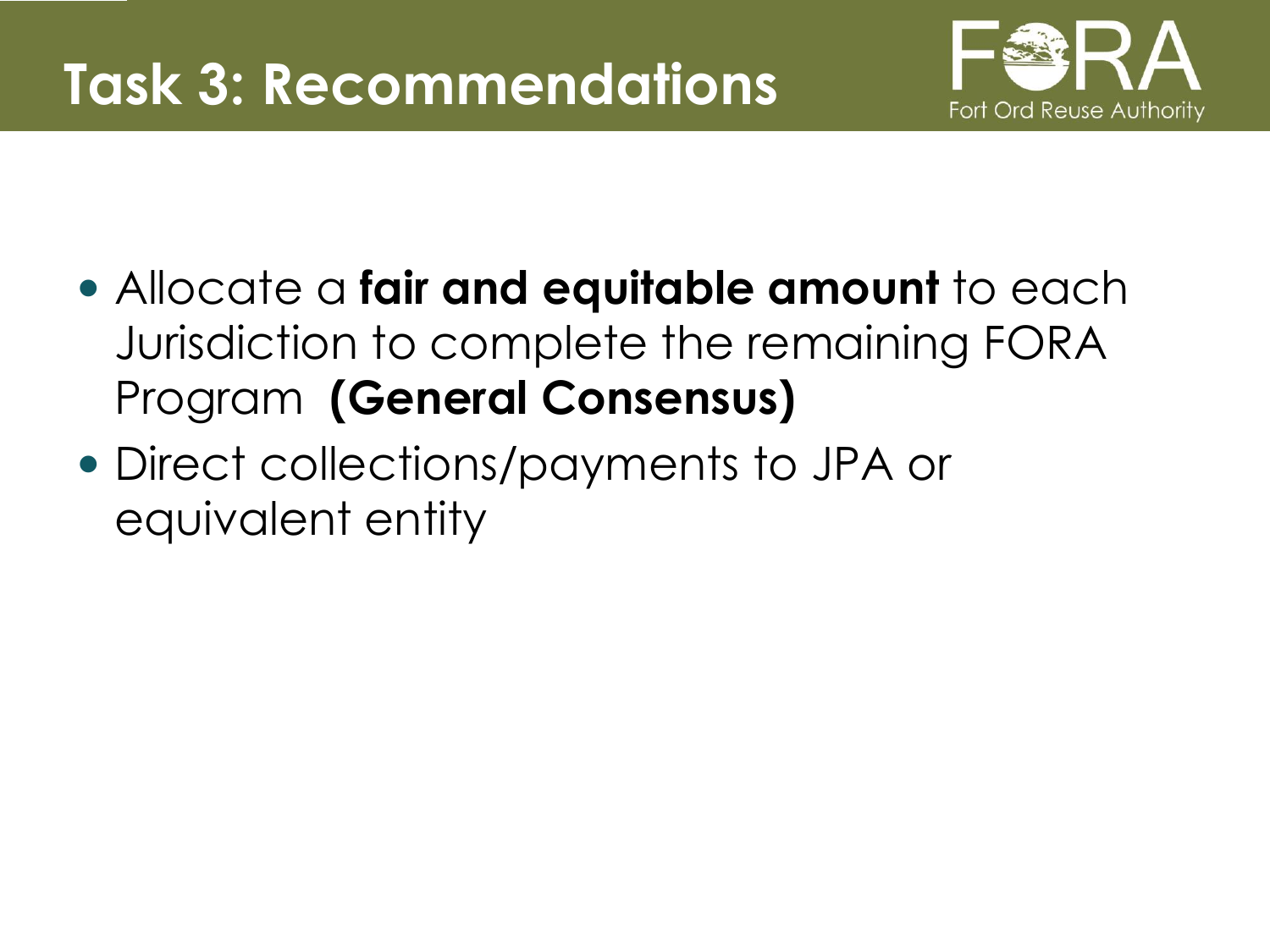

## Recommend Creation of Single EntityJPA to implement the remaining FORA Program **(General Consensus)**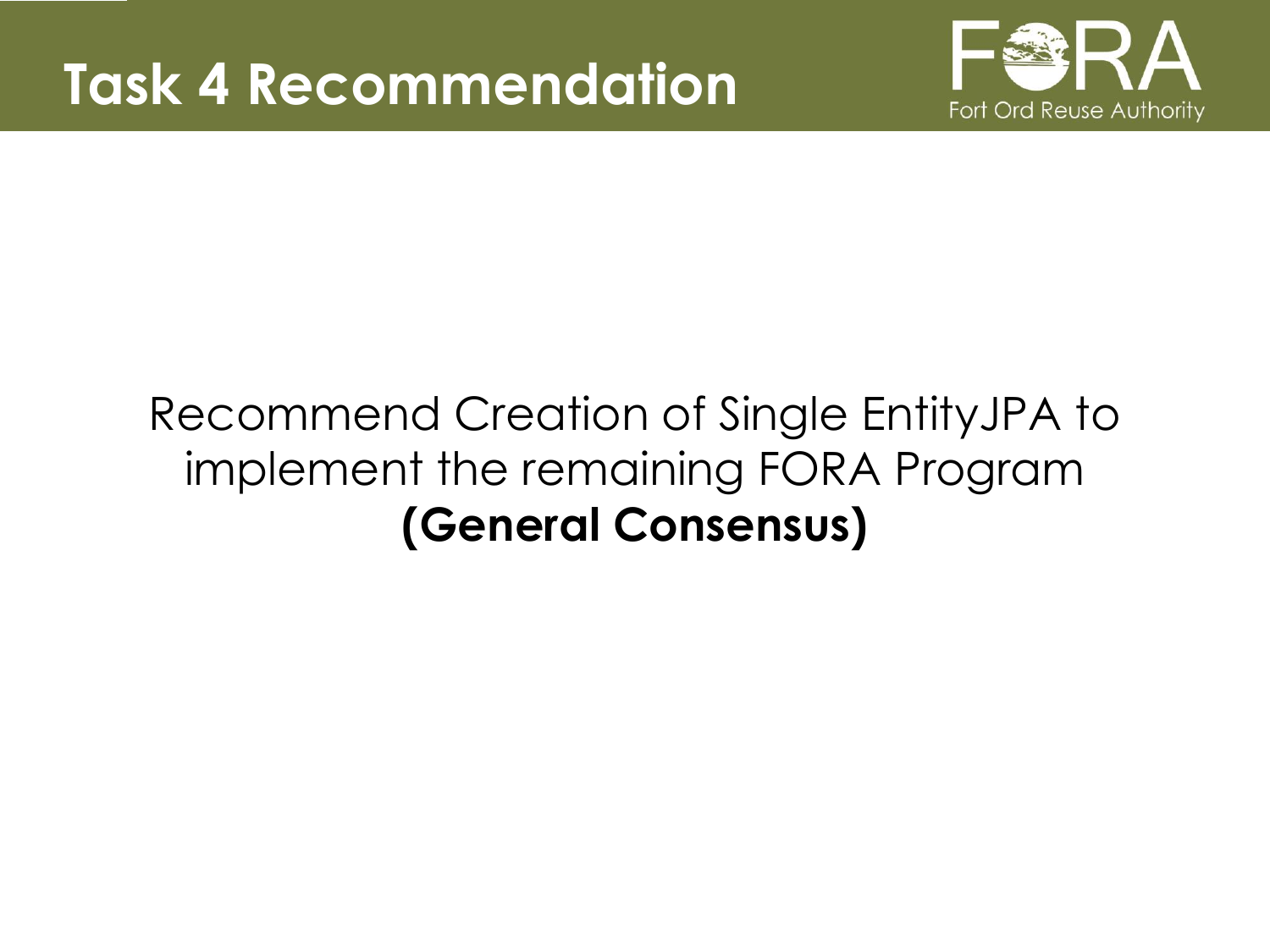

**Allocate Fair and Equitable Share Calculation**

• Use **Future Buildout Percentage for Real Property** based Obligation/Liabilities

• Use **Voting Percentage for Non-Real Property** Administrative Obligation/Liabilities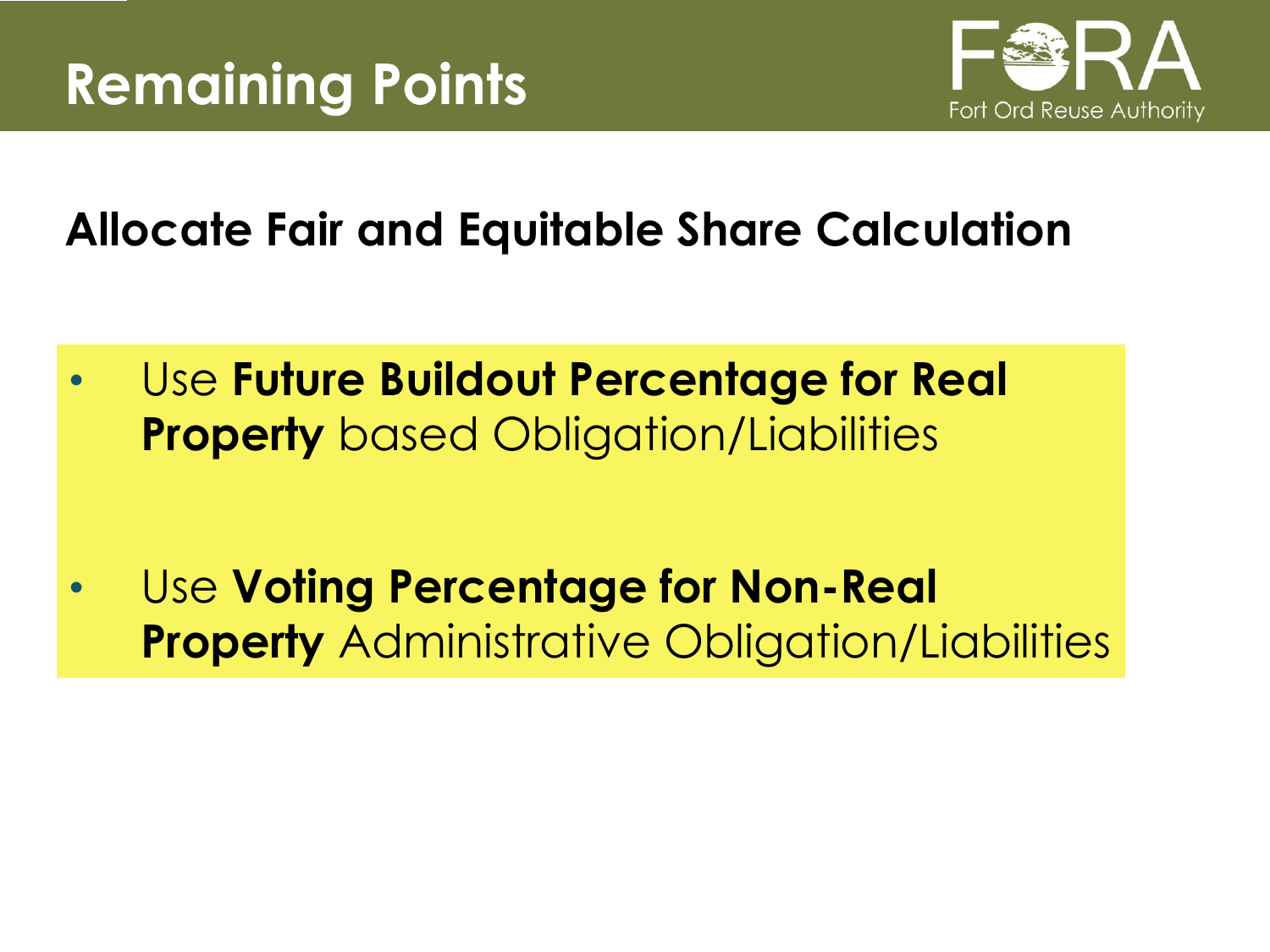### **Methodology Comparison**



|                  |                        |                         | <b>Average</b>   |               |
|------------------|------------------------|-------------------------|------------------|---------------|
|                  | <b>Future Buildout</b> | <b>Water Allocation</b> | (Buildout/Water) | <b>Voting</b> |
| Carmel           |                        |                         |                  | 8%            |
| County           | 16%                    | 21%                     | 19%              | 23%           |
| <b>CSUMB</b>     | 0%                     | 0%                      | 0%               | 0%            |
| Del Rey          |                        |                         |                  |               |
| Oaks             | 13%                    | $7\%$                   | 10%              | 8%            |
| Marina           | 37%                    | 39%                     | 38%              | 15%           |
| Monterey         | 0%                     | $2\%$                   | $1\%$            | 8%            |
| Pacific          |                        |                         |                  |               |
| Grove            |                        |                         | $\overline{0}$   | 8%            |
| Salinas          |                        |                         | 0                | 8%            |
| <b>Sand City</b> |                        |                         | $\overline{0}$   | 8%            |
| Seaside          | 29%                    | 30%                     | 30%              | 15%           |
| <b>UC MBEST</b>  | 5%                     | $\Omega$                | $3\%$            | 0%            |
|                  |                        |                         |                  |               |
| <b>Totals</b>    | 100%                   | 100%                    | 100%             | 100%          |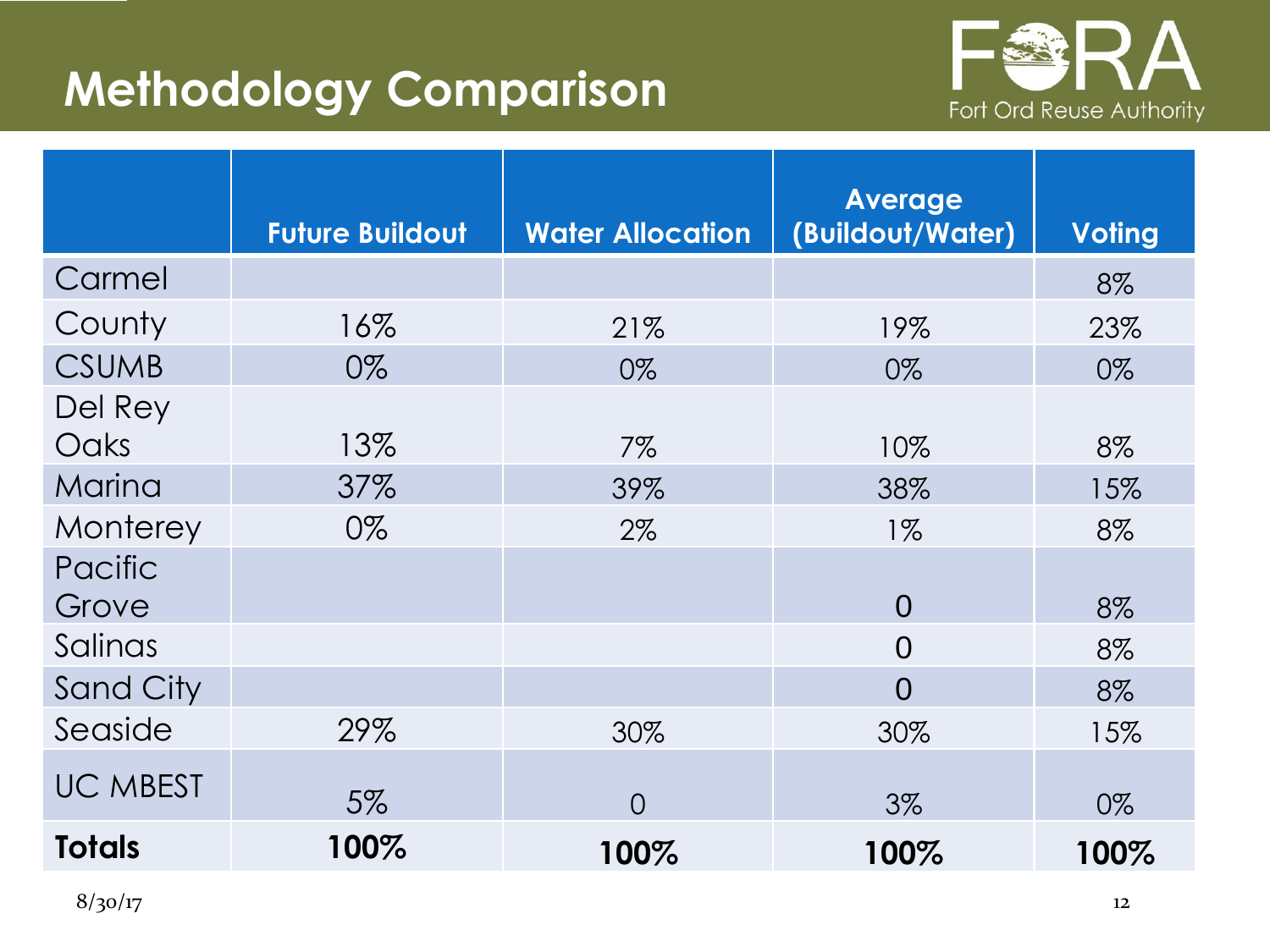#### **Sample Post-2020 Jurisdictional Liability Allocations**



|                 | <b>FUTURE</b>   |                      | <b>FORA PROGRAM</b> | <b>AVERAGE</b>   |                      | <b>FORA PROGRAM</b> |               |               |              |
|-----------------|-----------------|----------------------|---------------------|------------------|----------------------|---------------------|---------------|---------------|--------------|
|                 | <b>BUILDOUT</b> |                      | (Buildout)          | (Buildout+Water) |                      | (Average)           | <b>VOTING</b> |               | <b>ADMIN</b> |
|                 |                 | $\boldsymbol{\zeta}$ | 179,500,000         |                  | $\boldsymbol{\zeta}$ | 179,500,000         |               |               | 7,000,000    |
| Carmel          |                 |                      |                     |                  |                      |                     | 8%            | \$            | 538,462      |
| County          | 16%             | $\oint$              | 28,720,000          | 19%              | $\oint$              | 33,207,500          | 23%           | \$            | 1,615,385    |
| <b>CSUMB</b>    | $0\%$           | $\updownarrow$       | ٠                   | $0\%$            | $\updownarrow$       |                     | $0\%$         | \$            |              |
| Del Rey         |                 |                      |                     |                  |                      |                     |               |               |              |
| Oaks            | 13%             | $\oint$              | 23,335,000          | 10%              | \$                   | 17,950,000          | 8%            | $\oint$       | 538,462      |
| Marina          | 37%             | $\oint$              | 66,415,000          | 38%              | \$                   | 68,210,000          | 15%           | \$            | 1,076,923    |
| Monterey        | $0\%$           | $\oint$              |                     | $1\%$            | $\oint$              | 1,795,000           | 8%            | \$            | 538,462      |
| Pacific         |                 |                      |                     |                  |                      |                     |               |               |              |
| Grove           |                 | \$                   | ٠                   |                  | \$                   |                     | 8%            | $\oint$       | 538,462      |
| Salinas         |                 | \$                   | $\blacksquare$      |                  | $\sqrt[6]{}$         |                     | 8%            | \$            | 538,462      |
| Sand City       |                 | \$                   |                     |                  | $\sqrt[6]{}$         |                     | 8%            | $\frac{1}{2}$ | 538,462      |
| Seaside         | 29%             | $\oint$              | 52,055,000          | 30%              | $\oint$              | 53,850,000          | 15%           | \$            | 1,076,923    |
| <b>UC MBEST</b> | 5%              | \$                   | 8,975,000           | $3\%$            | $\oint$              | 4,487,500           | $0\%$         | \$            |              |
| <b>Totals</b>   | 100%            | $\mathsf{S}$         | 179,500,000         | 100%             | $\boldsymbol{\zeta}$ | 179,500,000         | 100%          | \$            | 7,000,002    |

 $8/30/17$  13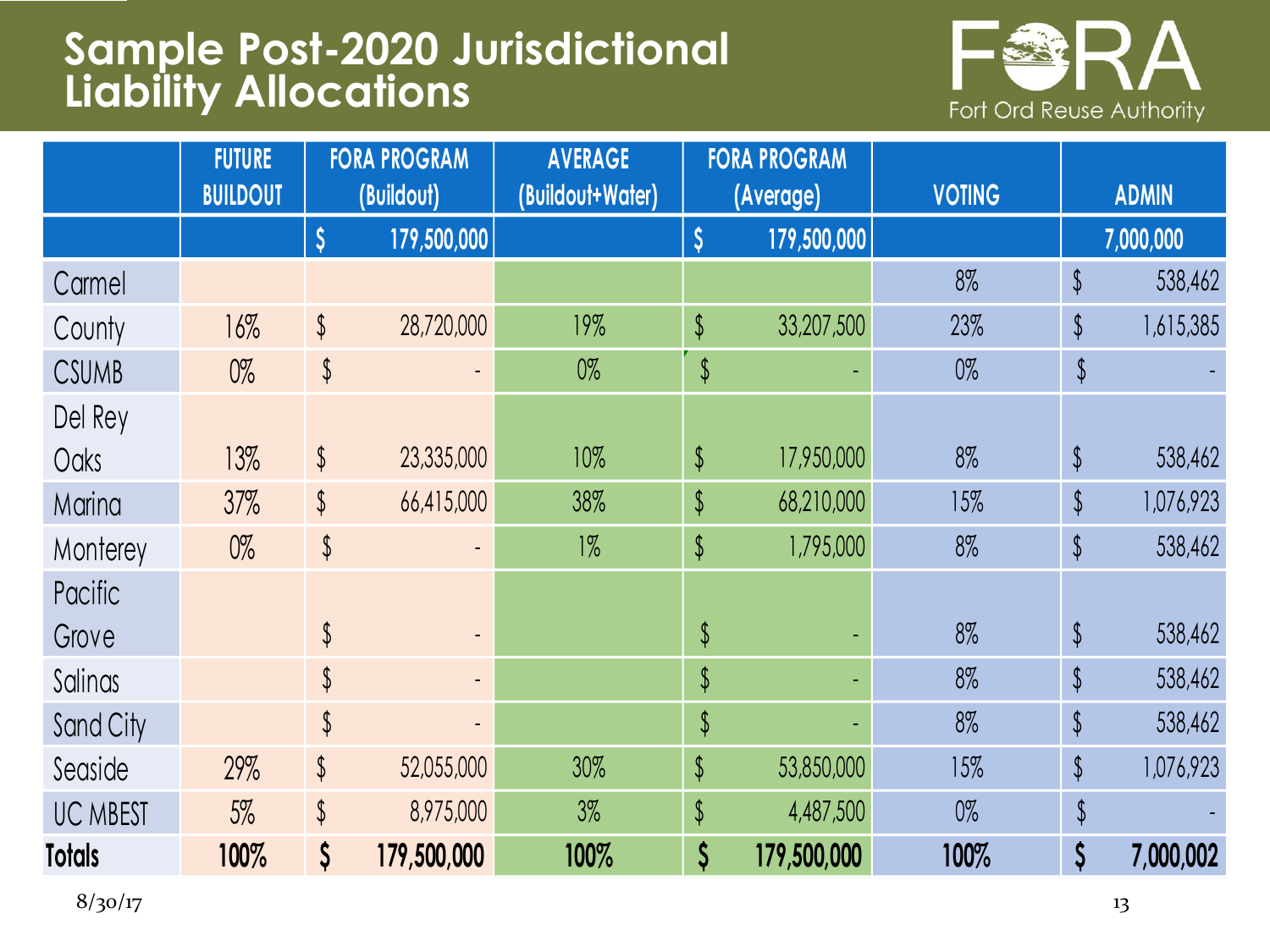#### **Sample Post-2020 Jurisdictional Liability Allocations**



|                 | <b>FUTURE</b>   |                      | <b>FORA PROGRAM</b>      | <b>AVERAGE</b>                |                      | <b>FORA PROGRAM</b> |              |                  |  |
|-----------------|-----------------|----------------------|--------------------------|-------------------------------|----------------------|---------------------|--------------|------------------|--|
|                 | <b>BUILDOUT</b> |                      | (Buildout)               | (Buildout+Water)<br>(Average) |                      | <b>VOTING</b>       | <b>ADMIN</b> |                  |  |
|                 |                 | $\boldsymbol{\zeta}$ | 179,500,000              |                               | $\boldsymbol{\zeta}$ | 179,500,000         |              | $\boldsymbol{0}$ |  |
| Carmel          |                 |                      |                          |                               |                      |                     | 8%           | $\oint$          |  |
| County          | 16%             | $\oint$              | 28,720,000               | 19%                           | $\oint$              | 33,207,500          | 23%          | $\frac{1}{2}$    |  |
| <b>CSUMB</b>    | $0\%$           | $\frac{1}{2}$        |                          | $0\%$                         | \$                   |                     | $0\%$        | $\updownarrow$   |  |
| Del Rey         |                 |                      |                          |                               |                      |                     |              |                  |  |
| Oaks            | 13%             | $\updownarrow$       | 23,335,000               | 10%                           | $\oint$              | 17,950,000          | 8%           | $\oint$          |  |
| Marina          | 37%             | $\oint$              | 66,415,000               | 38%                           | \$                   | 68,210,000          | 15%          | $\frac{1}{2}$    |  |
| Monterey        | $0\%$           | $\updownarrow$       |                          | $1\%$                         | $\updownarrow$       | 1,795,000           | 8%           | $\updownarrow$   |  |
| Pacific         |                 |                      |                          |                               |                      |                     |              |                  |  |
| Grove           |                 | $\frac{1}{2}$        | $\overline{\phantom{0}}$ |                               | \$                   |                     | 8%           | $\oint$          |  |
| Salinas         |                 | $\frac{1}{2}$        |                          |                               | $\frac{1}{2}$        |                     | 8%           | $\frac{1}{2}$    |  |
| Sand City       |                 | $\frac{1}{2}$        |                          |                               | $\updownarrow$       |                     | 8%           | $\updownarrow$   |  |
| Seaside         | 29%             | \$                   | 52,055,000               | 30%                           | $\oint$              | 53,850,000          | 15%          | $\sqrt[6]{}$     |  |
| <b>UC MBEST</b> | $5\%$           | \$                   | 8,975,000                | $3\%$                         | \$                   | 4,487,500           | $0\%$        | $\updownarrow$   |  |
| <b>Totals</b>   | 100%            | \$                   | 179,500,000              | 100%                          | $\boldsymbol{\zeta}$ | 179,500,000         | 100%         |                  |  |

 $8/30/17$  14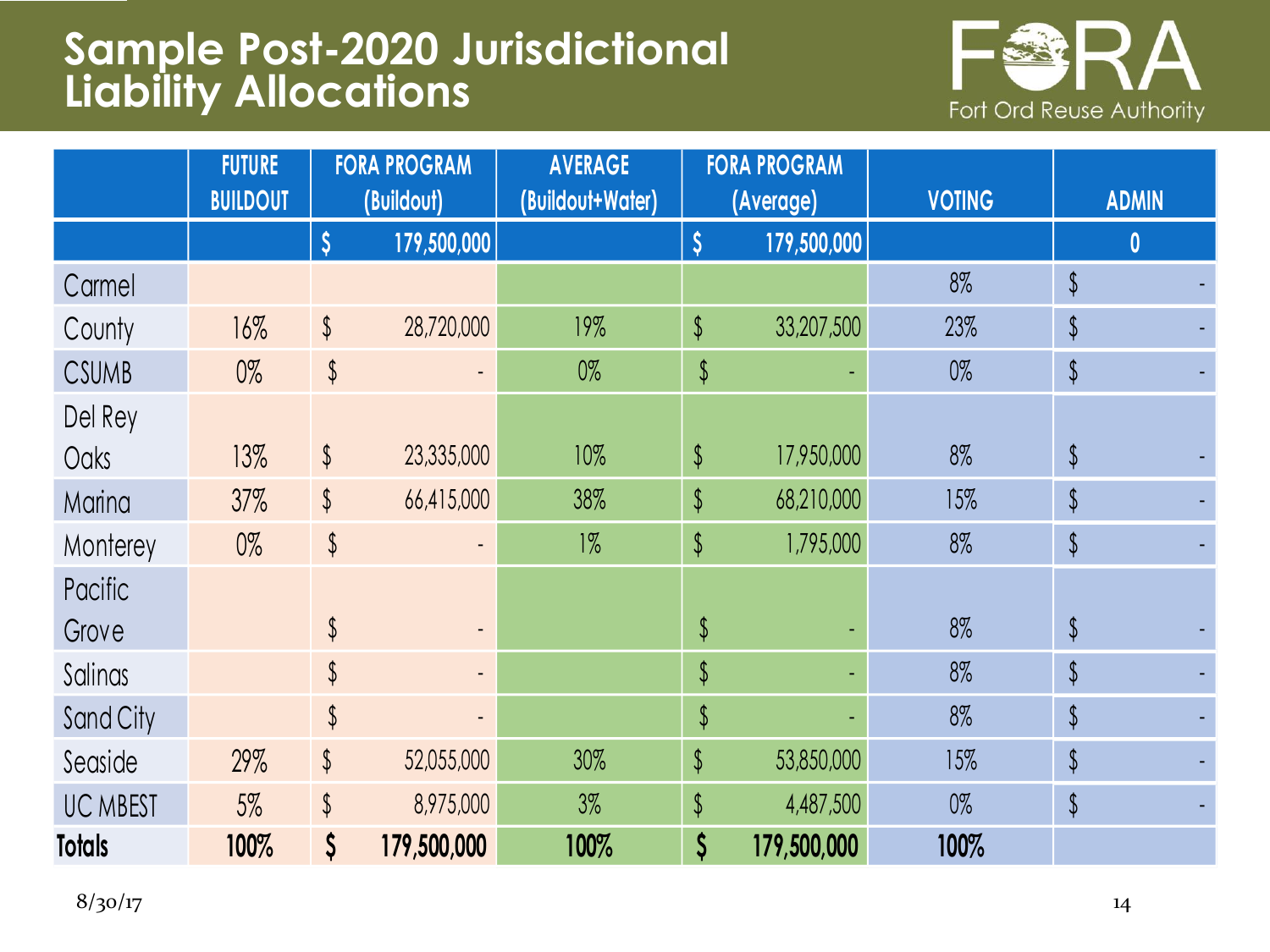

**Fair and equitable share** *means* a financial contribution to FORA to be applied toward a jurisdiction's share of basewide mitigation measures and basewide costs.

- A. Land sale or lease proceeds (50%)
- B. FORA tax share health-safety code 33492.70
- C. FORA fees and assessments
- D. Less jurisdiction performance of basewide mitigation measures and/or costs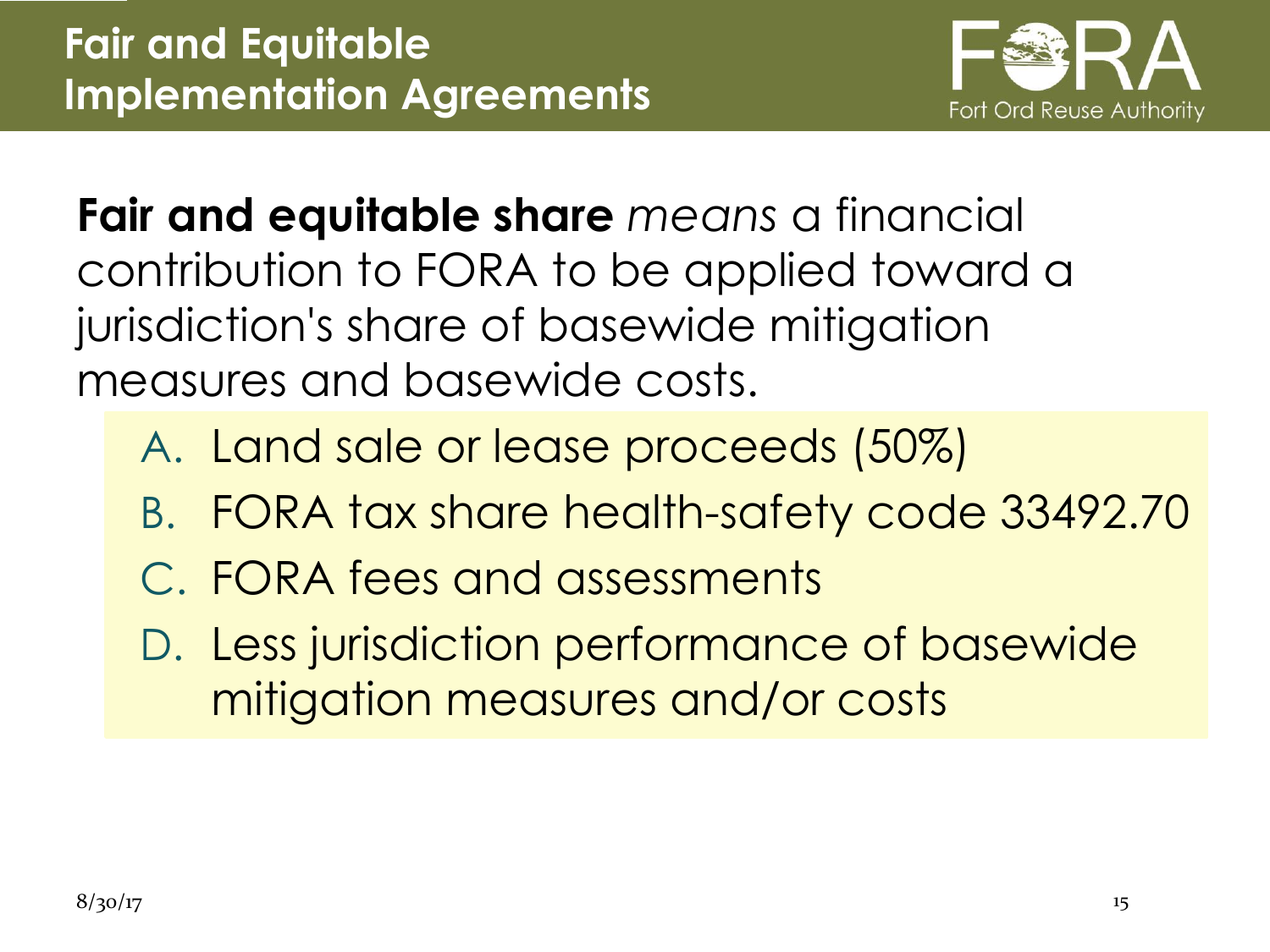

**Allocate Fair and Equitable Share Calculation**

• Use **Implementation Agreement** formula **for Real Property** based Obligation/Liabilities

• Use **Voting Percentage for Non-Real Property** Administrative Obligation/Liabilities